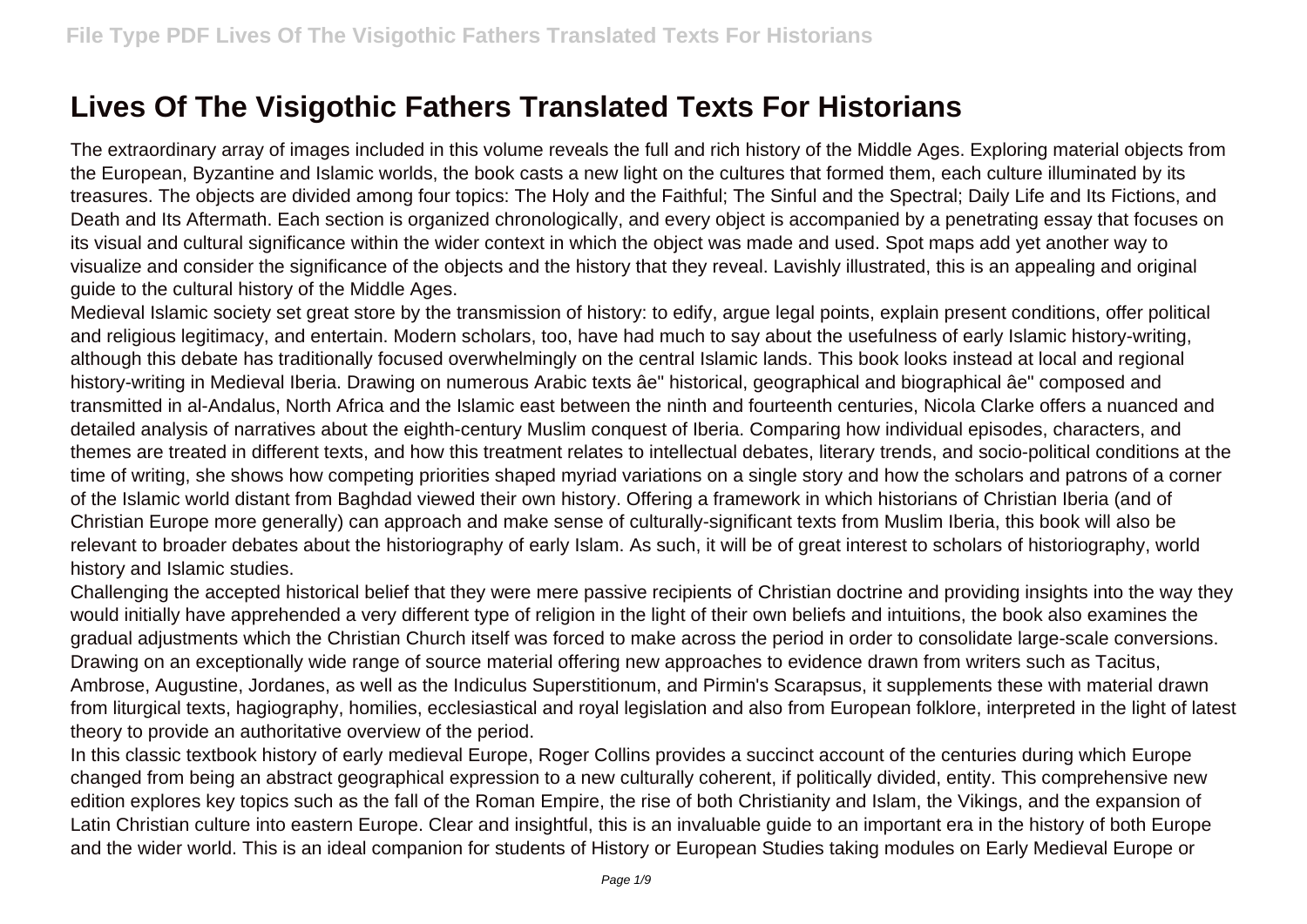Europe in Late Antiquity. In addition, this is a useful reference work for postgraduate students, scholars and teachers of early medieval Europe. New to this Edition: - Fully updated, augmented and revised to take account of the latest scholarship and research on all aspects of the period it covers - Greater emphasis given to social and economic considerations, the peripheries of Europe, the rise and impact of Islam, art, architecture, books and the spread of learning - Extensively rewritten to make it more accessible for students

Late Antiquity witnessed a major transformation in the authority and power of the Episcopate within the Church, with the result that bishops came to embody the essence of Christianity and increasingly overshadow the leading Christian laity. The rise of Episcopal power came in a period in which drastic political changes produced long and significant conflicts both within and outside the Church. This book examines these problems in depth, looking at bishops' varied roles in both causing and resolving these disputes, including those internal to the church, those which began within the church but had major effects on wider society, and those of a secular nature.

These five seventh-century religious texts cast light not only on the development of the church in Visigothic Spain and its internal politics, but also on its, at times troubled, relationship with the Visigothic state and the history of that state itself, particularly in the period when the Visigoths changed their adherence from Arian to Trinitarian Christianity. "...these intriguing texts will help dispel the still prevalent notion that Visigothic Spain was some kind of 'Dark Age'"—Bulletin of Hispanic Studies

Drawing upon the latest historical and archaeological research, Dr Peter Sarris provides a panoramic account of the history of Europe, the Mediterranean, and the Near East from the fall of Rome to the rise of Islam. The formation of a new social and economic order in western Europe in the fifth, sixth, and seventh centuries, and the ascendancy across the West of a new culture of military lordship, are placed firmly in the context of on-going connections and influence radiating outwards from the surviving Eastern Roman Empire, ruled from the great imperial capital of Constantinople. The East Roman (or 'Byzantine') Emperor Justinian's attempts to revive imperial fortunes, restore the empire's power in the West, and face down Constantinople's great superpower rival, the Sasanian Empire of Persia, are charted, as too are the ways in which the escalating warfare between Rome and Persia paved the way for the development of new concepts of 'holy war', the emergence of Islam, and the Arab conquests of the Near East. Processes of religious and cultural change are explained through examination of social, economic, and military upheavals, and the formation of early medieval European society is placed in a broader context of changes that swept across the world of Eurasia from Manchuria to the Rhine. Warfare and plague, holy men and kings, emperors, shahs, caliphs, and peasants all play their part in a compelling narrative suited to specialist, student, and general readership alike.

First published in 2000. Routledge is an imprint of Taylor & Francis, an informa company.

Toledo, former capital of Spain until 1560, is now one of the most monumental of Spanish cities. In Roman times, it was originally a modest tribal township, which was eventually elevated to a national capital by the Visigoths (one of two main branches of the Goths, who along with their cousins, the Ostrogoths in South Russia, were considered barbarians across Europe). The history of the Visigoth's victory over Rome and the foundation of their own Western empire is an epic story: as dramatic as their subsequent overthrow in a single battle by the Islamic expansion in 710-711. Their rise owes much to their service as allies, and later legionaries, of the Roman army. Over time, they gradually shed their tribal attributes and became themselves 'Romanized'. The Goths' sudden collapse arose, similarly to the Romans, from their failure to resolve the problem of succession. Their legacy is unseen: they left no written history of themselves, and their story has to be pieced together from other accounts. This book attempts to trace their evolutionary passage from a Germanic tribe into conquerors. The Routledge Hispanic Studies Companion to Medieval Iberia: Unity in Diversity draws together the innovative work of renowned scholars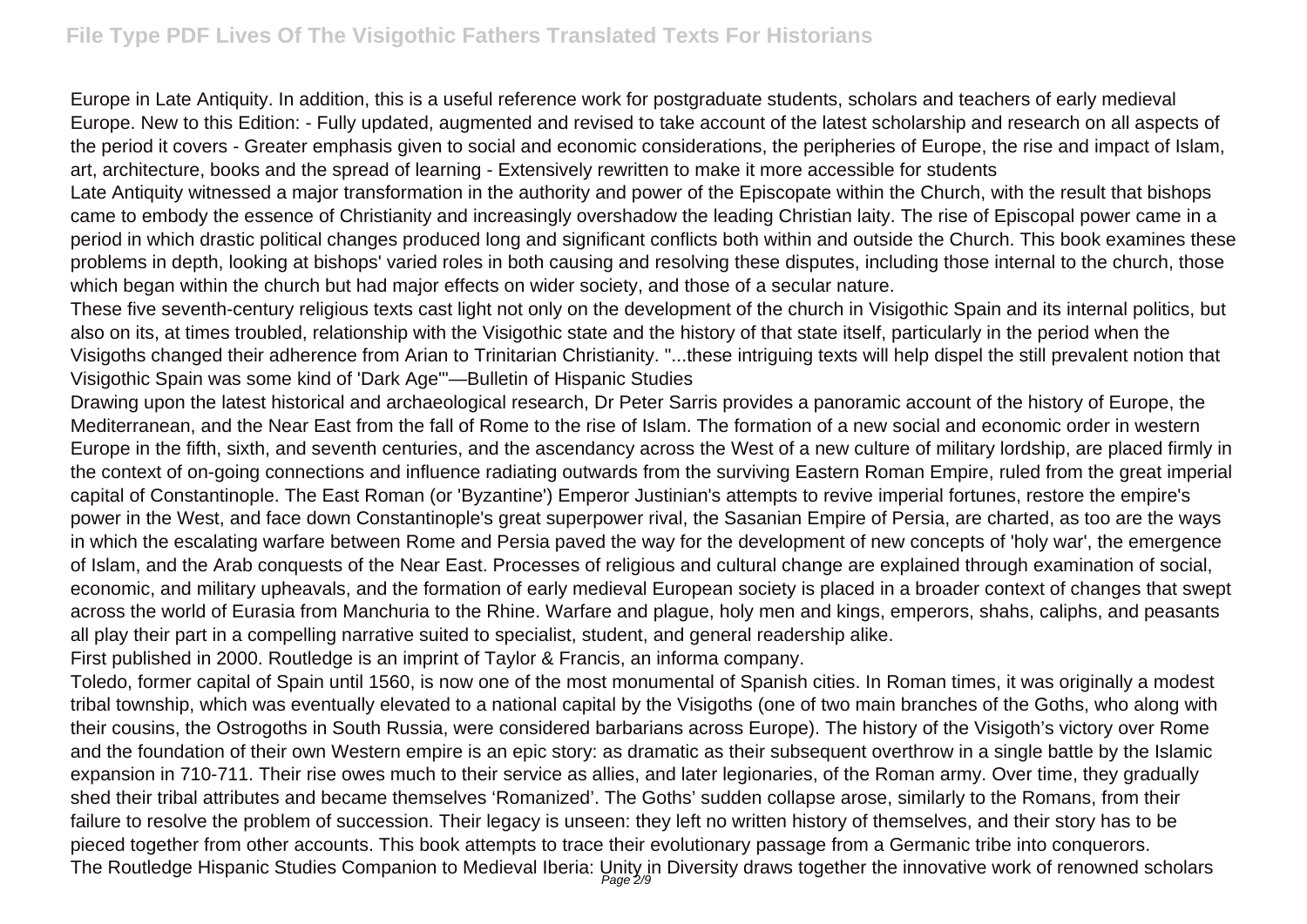as well as several thought-provoking essays from emergent academics, in order to provide broad-range, in-depth coverage of the major aspects of the Iberian medieval world. Exploring the social, political, cultural, religious, and economic history of the Iberian Peninsula, the volume includes 37 original essays grouped around fundamental themes such as Languages and Literatures, Spiritualities, and Visual Culture. This interdisciplinary volume is an excellent introduction and reference work for students and scholars in Iberian Studies and Medieval Studies. SERIES EDITOR: BRAD EPPS SPANISH LIST ADVISOR: JAVIER MUÑOZ-BASOLS

Studies of the advances made by the Visigoths from the decline of the Roman Empire to the seventh century, when their kingdom stretched from the Loire to the Straits of Gibraltar. Studies of the advances made by theVisigoths from the decline of the Roman Empire to the seventh century, when their kingdom stretched from the Loire to the Straits of Gibraltar.

Lucas, the garrulous bishop of Tuy, included the thaumaturgy of Saint Dominic of Silos as one of the glories of Spain in his mid-thirteenthcentury account of the Peninsula's history. This study examines the rise to prominence of one of the most important of saints' cults in Medieval Spain and its development throughout the Middle Ages. It interrogates neglected texts such as the late eleventh-century Vita Dominici Exiliensis and the late thirteenth-century Miraculos romancados (as well as artistic representations and works written outside Silos), and places the more widely known Vida de Santo Domingo by Gonzalo de Berceo (c. 1260) in a new light by firmly fixing its presentation of the saint within the development of the cult. Dominic's veneration became centred upon his role in freeing captives, and a study of this phenomenon provides a focus on the frontier and its settlers through their devotion to the saint, as well as illuminating their view of their Muslim adversaries. This is not the only centre of interest in the book, and a variety of approaches are employed to draw as round a picture as possible of the functioning of this saint's cult, from analysis of the manuscript traditions of the various works discussed to a consideration of the anthropology of Silos as a pilgrimage centre. All quotations are given in both Latin or Romance with an English translation. This volume in the ongoing Late Antique Archaeology series draws on material and textual evidence to explore the diverse religious world of Late Antiquity. Subjects include Jews and Samaritans, orthodoxy and heresy, pilgrimage, stylites, magic, the sacred and the secular. Recent studies on the development of early Christianity emphasize the fragmentation of the late ancient world while paying less attention to a distinctive feature of the Christianity of this time which is its inter-connectivity. Both local and trans-regional networks of interaction contributed to the expansion of Christianity in this age of fragmentation. This volume investigates a specific aspect of this inter-connectivity in the area of the Mediterranean by focusing on the formation and operation of episcopal networks. The rise of the bishop as a major figure of authority resulted in an increase in long-distance communication among church elites coming from different geographical areas and belonging to distinct ecclesiastical and theological traditions. Locally, the bishops in their roles as teachers, defenders of faith, patrons etc. were expected to interact with individuals of diverse social background who formed their congregations and with secular authorities. Consequently, this volume explores the nature and quality of various types of episcopal relationships in Late Antiquity attempting to understand how they were established, cultivated and put to use across cultural, linguistic, social and geographical boundaries.

"Intersectionality, a term coined in 1989, is rapidly increasing in importance within the academy, as well as in broader civic conversations. It describes the study of overlapping or intersecting social identities such as race, gender, ethnicity, nationality, and sexual orientation alongside related systems of oppression, domination, and discrimination. Together, these frameworks are used to understand how systematic injustice or social inequality occurs. In this book, Roland Betancourt examines the presence of marginalized identities and intersectionality in the medieval era. He reveals the fascinating, little-examined conversations in medieval thought and visual culture around matters of sexual and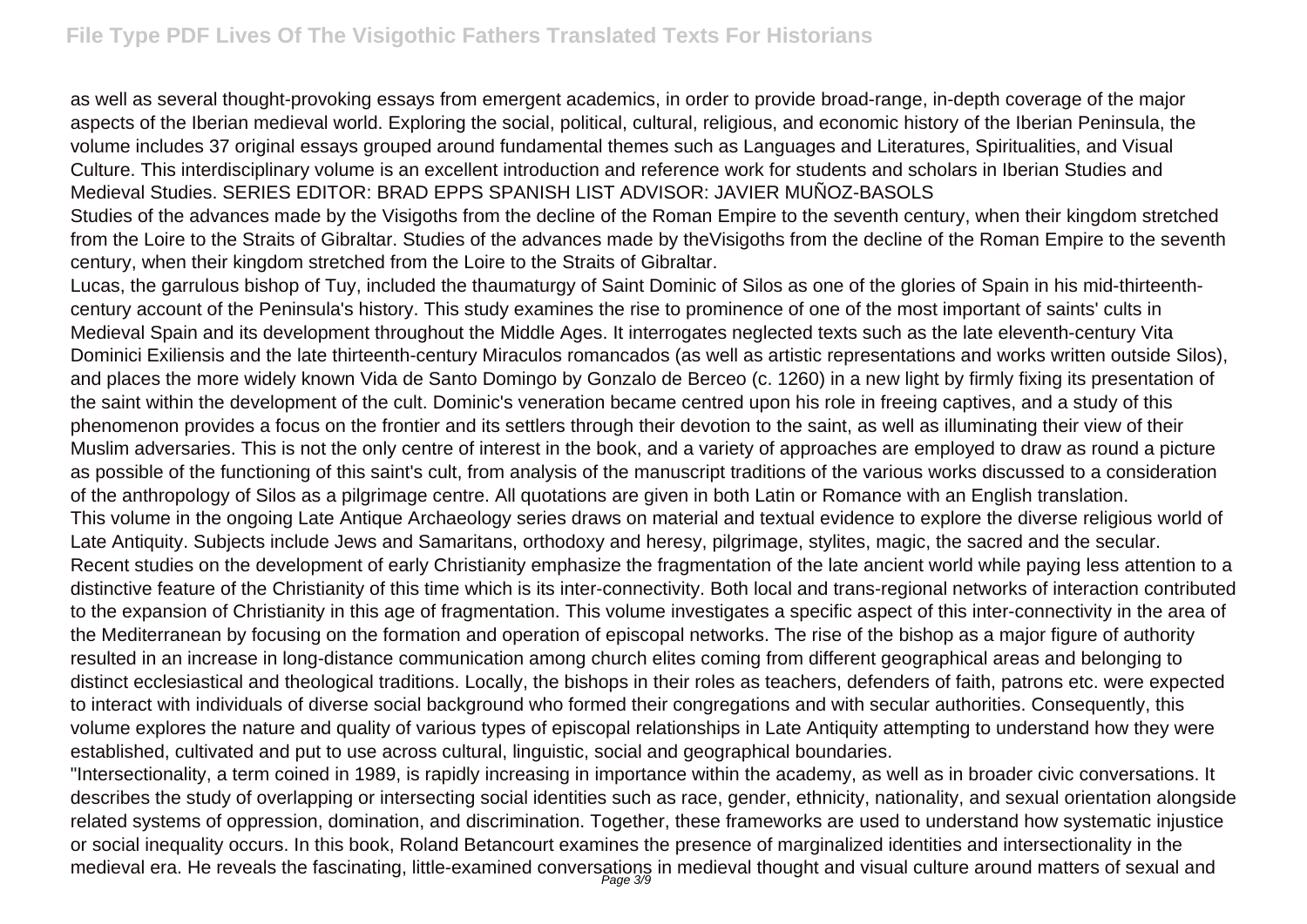reproductive consent, bullying, non-monogamous marriages, homosocial and homoerotic relationships, trans and non-binary gender identifications, representations of disability, and the oppression of minorities. In contrast to contemporary expectations of the medieval world, this book looks at these problems from the Byzantine Empire and its neighbors in the eastern mediterranean through sources ranging from late antiquity and early Christianity up to the early modern period. In each of five chapters, Betancourt provides short, carefully scaled narratives used to illuminate nuanced and surprising takes on now-familiar subjects by medieval thinkers and artists. For example, Betancourt examines depictions of sexual consent in images of the Virgin; the origins of sexual shaming and bullying in the story of Empress Theodora; early beginnings of trans history as told in the lives of saints who lived portions of their lives within different genders; and the ways in which medieval authors understood and depicted disabilities. Deeply researched, this is a groundbreaking new look at medieval culture for a new generation of scholars"--

In Isidore of Seville and the "Liber Iudiciorum," the author re-interprets the meaning and "function" of the seventh-century Visigothic lawcode, the Liber Iudiciorum within the context of the cooperative competition of history-writing between nodes of power in Seville and Toledo. A standard work in nineteen chapters from leading international scholars on bishop Isidore of Seville (d. 636), addressing the contexts in which the seventh-century bishop lived and worked, exploring his key works and activities, and finally considering his later reception.

The Oxford Handbook of Early Christian Studies responds to and celebrates the explosion of research in this inter-disciplinary field over recent decades. As a one-volume reference work, it provides an introduction to the academic study of early Christianity (c. 100-600 AD) and examines the vast geographical area impacted by the early church, in western and eastern late antiquity. It is thematically arranged to encompass history, literature, thought, practices, and material culture. It contains authoritative and up-todate surveys of current thinking and research in the various sub-specialties of early Christian studies, written by leading figures in the discipline. The essays orientate readers to a given topic, as well as to the trajectory of research developments over the past 30-50 years within the scholarship itself. Guidance for future research is also given. Each essay points the reader towards relevant forms of extant evidence (texts, documents, or examples of material culture), as well as to the appropriate research tools available for the area. This volume will be useful to advanced undergraduate and post-graduate students, as well as to specialists in any area who wish to consult a brief review of the 'state of the question' in a particular area or sub-specialty of early Christian studies, especially one different from their own.

From early in their history, England and Spain were among the most competitive of European nations. Both were formed from migrant minorities, conquerors who merged with the native population and established culture only to become, in turn, the conquered. As England and Spain evolved into monarchies, their ambition and their enmity increased. The New World provided a new arena for their competition. Soon their mutual enmity spread from Florida to California—spawning a conflict whose repercussions are still felt throughout North America. Concentrating on the colonization of the Americas and the subsequent cultural development, this volume examines how the historically tense relationship between Spain and England affects North American society today. The politics of conquest and the concept of nativism (which interprets cultures as "races") are discussed.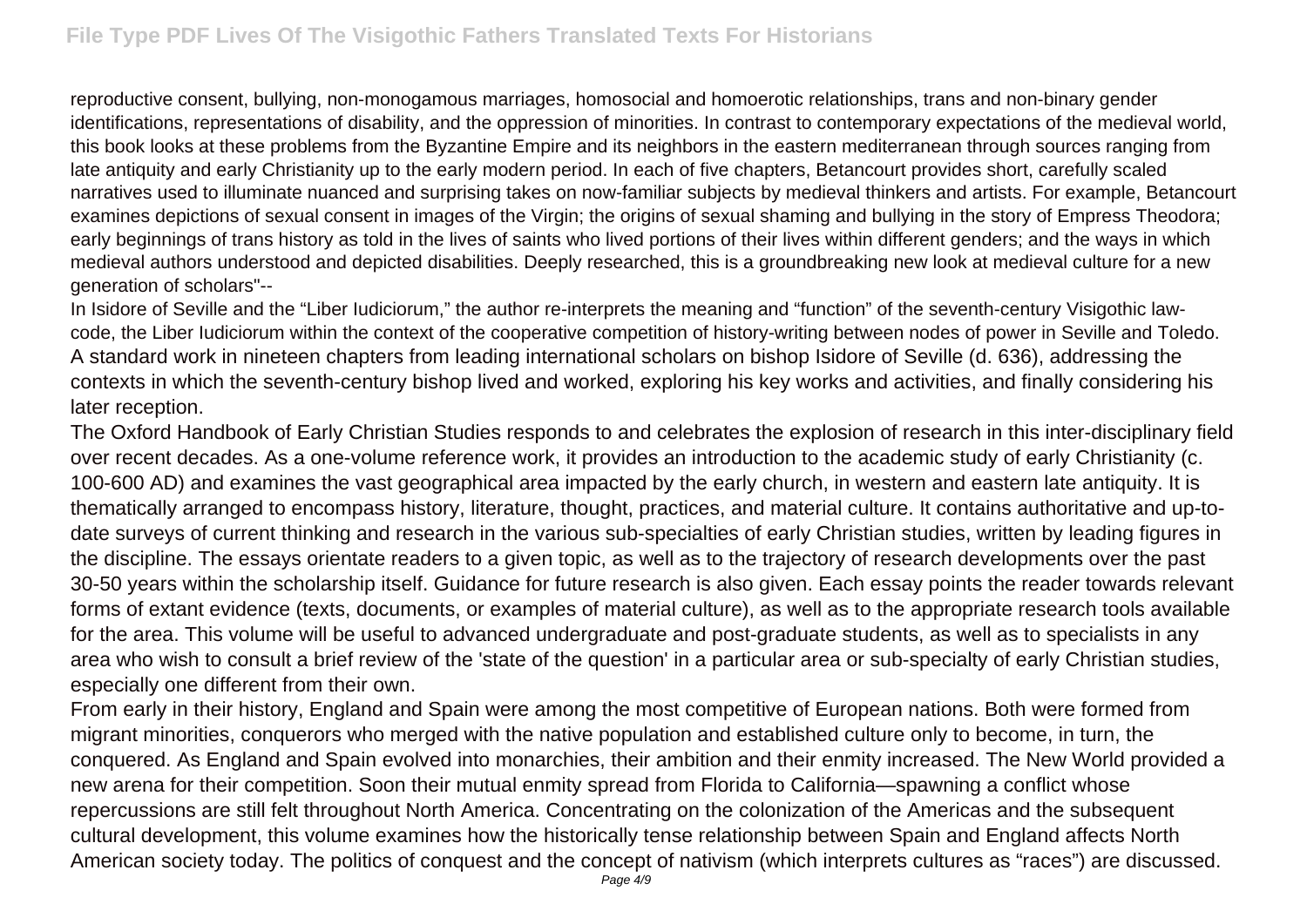The behavioral and ethical manifestations of prejudice are examined with specific emphasis on how they apply to today's political landscape.

This book reappraises the historical writings of the seventh-century Spanish bishop Isidore of Seville as a coherent and pastorallyinformed programme intended to reconcile the population of Spain to their recent conquest by the barbarian Visigoths. One of the most significant transformations of the Roman world in Late Antiquity was the integration of barbarian peoples into the social, cultural, religious, and political milieu of the Mediterranean world. The nature of these transformations was considered at the sixth biennial Shifting Frontiers in Late Antiquity Conference, at the University of Illinois at Urbana-Champaign in March of 2005, and this volume presents an updated selection of the papers given on that occasion, complemented with a few others,. These 25 studies do much to break down old stereotypes about the cultural and social segregation of Roman and barbarian populations, and demonstrate that, contrary to the past orthodoxy, Romans and barbarians interacted in a multitude of ways, and it was not just barbarians who experienced "ethnogenesis" or cultural assimilation. The same Romans who disparaged barbarian behavior also adopted aspects of it in their everyday lives, providing graphic examples of the ambiguity and negotiation that characterized the integration of Romans and barbarians, a process that altered the concepts of identity of both populations. The resultant late antique polyethnic cultural world, with cultural frontiers between Romans and barbarians that became increasingly permeable in both directions, does much to help explain how the barbarian settlement of the west was accomplished with much less disruption than there might have been, and how barbarian populations were integrated seamlessly into the old Roman world. Slavery After Rome, 500-1100 offers a substantially new interpretation of what happened to slavery in Western Europe in the centuries that followed the fall of the Roman Empire. The periods at either end of the early middle ages are associated with iconic forms of unfreedom: Roman slavery at one end; at the other, the serfdom of the twelfth century and beyond, together with, in Southern Europe, a revitalised urban chattel slavery dealing chiefly in non-Christians. How and why this major change took place in the intervening period has been a long-standing puzzle. This study picks up the various threads linking this transformation across the centuries, and situates them within the full context of what slavery and unfreedom were being used for in the early middle ages. This volume adopts a broad comparative perspective, covering different regions of Western Europe over six centuries, to try to answer the following questions: who might become enslaved and why? What did this mean for them, and for their lords? What made people opt for certain ways of exploiting unfree labour over others in different times and places, and is it possible, underneath all this diversity, to identify some coherent trajectories of historical change? Lives of the Visigothic FathersLiverpool University Press

The author found himself at the beginning of a career that would raise him to the apex of the ecclesiastical hierarchy as bishop of Toledo, but that would also see him involved, suspiciously, in the deposition of Wamba that same year."

Portrays the power struggles among medieval rulers, sacred and profane

The later Roman Empire was shrinking on the map, but still shaped the way historians represented the space around them.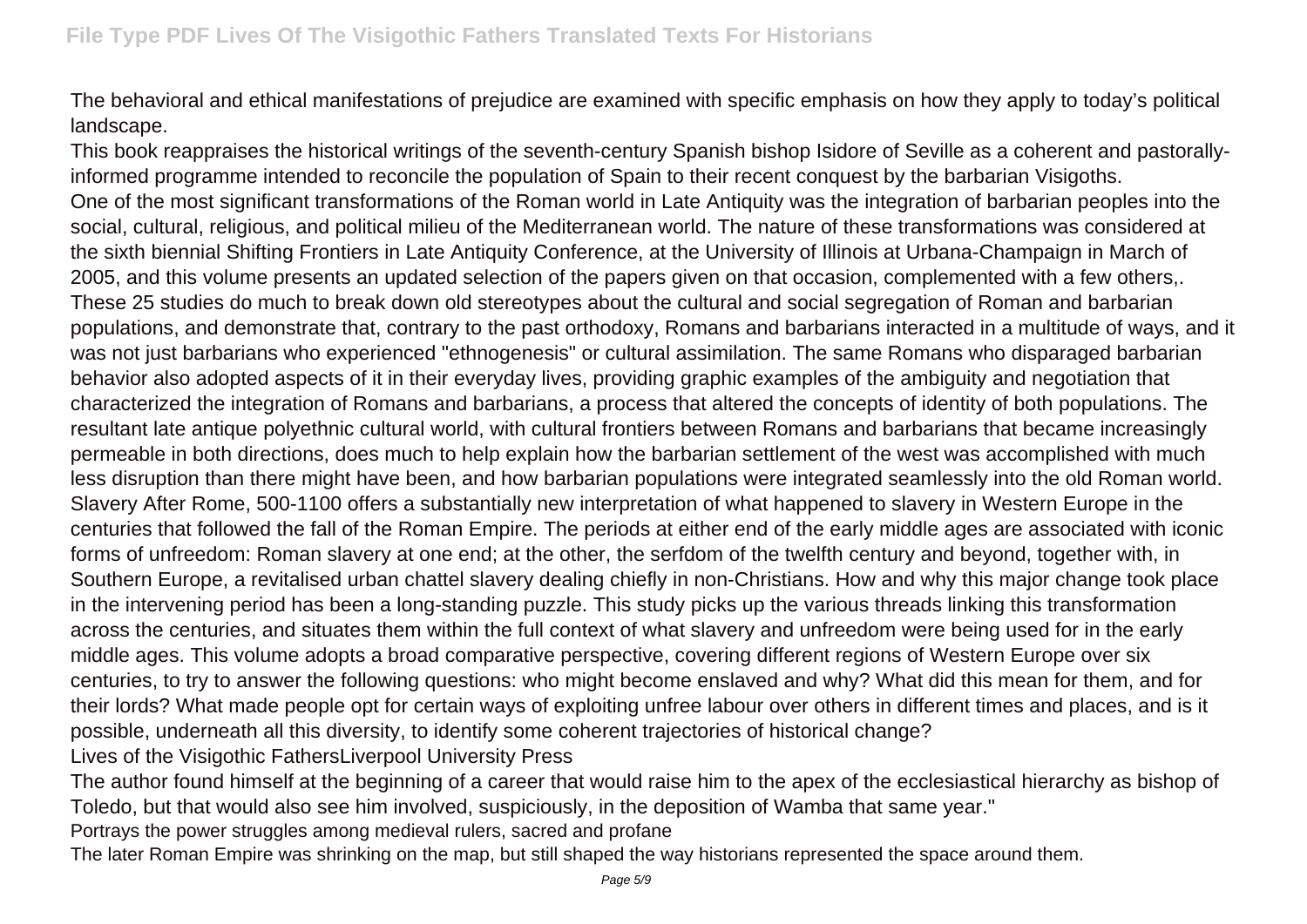## **File Type PDF Lives Of The Visigothic Fathers Translated Texts For Historians**

A collection of fresh essays examining the wide scope and significance of early Germanic culture and literature.

Between the seventh and eleventh centuries, Christian worship on the Iberian Peninsula was structured by rituals of great theological and musical richness, known as the Old Hispanic (or Mozarabic) rite. Much of this liturgy was produced during a seventh-century cultural and educational program aimed at creating a society unified in the Nicene faith, built on twin pillars of church and kingdom. Led by Isidore of Seville and subsequent generations of bishops, this cultural renewal effort began with a project of clerical education, facilitated through a distinctive culture of textual production. Rebecca Maloy's Songs of Sacrifice argues that liturgical music--both texts and melodies--played a central role in the cultural renewal of early Medieval Iberia, with a chant repertory that was carefully designed to promote the goals of this cultural renewal. Through extensive reworking of the Old Testament, the creators of the chant texts fashioned scripture in ways designed to teach biblical exegesis, linking both to patristic traditions--distilled through the works of Isidore of Seville and other Iberian bishops--and to Visigothic anti-Jewish discourse. Through musical rhetoric, the melodies shaped the delivery of the texts to underline these messages. In these ways, the chants worked toward the formation of individual Christian souls and a communal Nicene identity. Examining the crucial influence of these chants, Songs of Sacrifice addresses a plethora of long-debated issues in musicology, history, and liturgical studies, and reveals the potential for Old Hispanic chant to shed light on fundamental questions about how early chant repertories were formed, why their creators selected particular passages of scripture, and why they set them to certain kinds of music.

Recent advances in research show that the distinctive features of high medieval civilization began developing centuries earlier than previously thought. The era once dismissed as a "Dark Age" now turns out to have been the long morning of the medieval millennium: the centuries from AD 500 to 1000 witnessed the dawn of developments that were to shape Europe for centuries to come. In 2004, historians, art historians, archaeologists, and literary specialists from Europe and North America convened at Harvard University for an interdisciplinary conference exploring new directions in the study of that long morning of medieval Europe, the early Middle Ages. Invited to think about what seemed to each the most exciting new ways of investigating the early development of western European civilization, this impressive group of international scholars produced a wide-ranging discussion of innovative types of research that define tomorrow's field today. The contributors, many of whom rarely publish in English, test approaches extending from using ancient DNA to deducing cultural patterns signified by thousands of medieval manuscripts of saints' lives. They examine the archaeology of slave labor, economic systems, disease history, transformations of piety, the experience of power and property, exquisite literary sophistication, and the construction of the meaning of palace spaces or images of the divinity. The book illustrates in an approachable style the vitality of research into the early Middle Ages, and the signal contributions of that era to the future development of western civilization. The chapters cluster around new approaches to five key themes: the early medieval economy; early medieval holiness; representation and reality in early medieval literary art; practices of power in an early medieval empire; and the intellectuality of early medieval art and architecture. Michael McCormick's brief introductions open each part of the volume; synthetic essays by accomplished specialists conclude them. The editors summarize the whole in a synoptic introduction. All Latin terms and citations and other foreign-language quotations are translated, making this work accessible even to undergraduates. The Long Morning of Medieval Europe: New Directions in Early Medieval Studies presents innovative research across the wide spectrum of study of the early Middle Ages. It exemplifies the promising questions and methodologies at play in the field today, and the directions that beckon tomorrow.

Makes available, for the first time in English translation, four of the principal narrative sources for the history of the Spanish kingdom of León-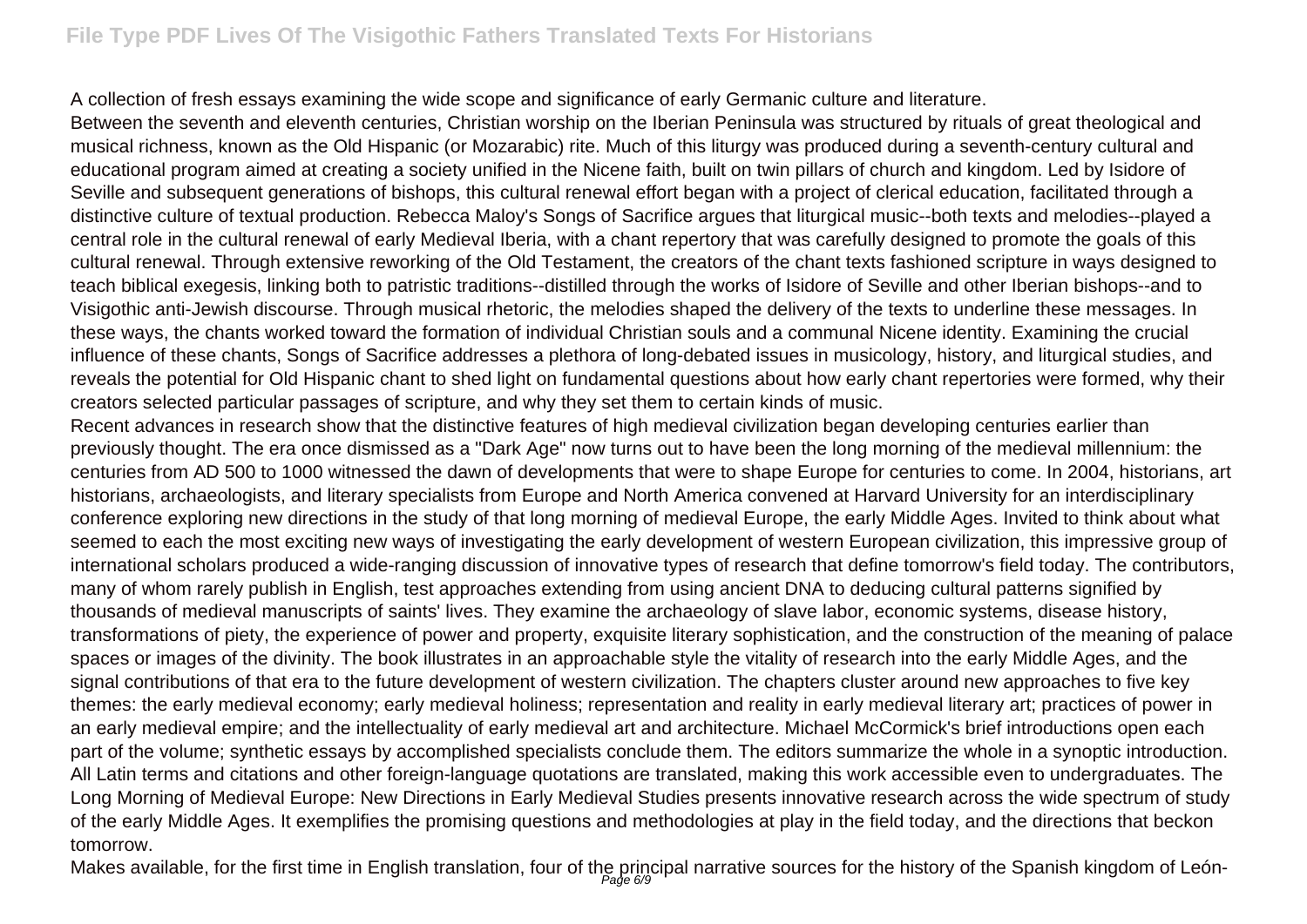Castile during the eleventh and twelfth centuries. Three chronicles focus primarily upon the activities of the kings of León-Castile as leaders of the Reconquest of Spain from the forces of Islam, and especially upon Fernando I (1037-65), his son Alfonso VI (1065-1109) and the latter's grandson Alfonso VII (1126-57). The fourth chronicle is a biography of the hero Rodrigo Díaz, better remembered as El Cid, and is the main source of information about his extraordinary career as a mercenary soldier who fought for Christian and Muslim alike. Covers the fascinating interaction of the Muslim and Christian worlds, each at the height of their power. Each text is prefaced by its own introduction and accompanied by explanatory notes.

This book challenges the standard conception of the Middle Ages as a time of persecution for Jews. Jonathan Elukin traces the experience of Jews in Europe from late antiquity through the Renaissance and Reformation, revealing how the pluralism of medieval society allowed Jews to feel part of their local communities despite recurrent expressions of hatred against them. Elukin shows that Jews and Christians coexisted more or less peacefully for much of the Middle Ages, and that the violence directed at Jews was largely isolated and did not undermine their participation in the daily rhythms of European society. The extraordinary picture that emerges is one of Jews living comfortably among their Christian neighbors, working with Christians, and occasionally cultivating lasting friendships even as Christian culture often demonized Jews. As Elukin makes clear, the expulsions of Jews from England, France, Spain, and elsewhere were not the inevitable culmination of persecution, but arose from the religious and political expediencies of particular rulers. He demonstrates that the history of successful Jewish-Christian interaction in the Middle Ages in fact laid the social foundations that gave rise to the Jewish communities of modern Europe. Elukin compels us to rethink our assumptions about this fascinating period in history, offering us a new lens through which to appreciate the rich complexities of the Jewish experience in medieval Christendom.

In early Christianity it was established that every church should have a light burning on the altar at all times. In this unique study, Eternal light and earthly concerns, looks at the material and social consequences of maintaining these 'eternal' lights. It investigates how the cost of lighting was met across western Europe throughout the whole of the Middle Ages, revealing the social organisation that was built up around maintaining the lights in the belief that burning them reduced the time spent in Purgatory. When that belief collapsed in the Reformation the eternal lights were summarily extinguished. The history of the lights thus offers not only a new account of change in medieval Europe, but also a sustained examination of the relationship between materiality and belief.

This work centres on the post-Roman period of Narbonne and its territory, up to its capture by the Arabs in 720, encompassing not only recent archaeological findings but also perspectives of French, Spanish and Catalan historiography that have fashioned distinct national narratives. Seeking to remove Narbonne from any subsequent birth of France, Catalonia and Spain, the book presents a geopolitical region that took shape from the late fifth century, evolving towards the end of the eighth century into an autonomous province of the nascent Carolingian Empire. Capturing this change throughout a 300-year period somewhat lacking in written sources, the book takes us beyond an exclusive depiction of the classical city to an examination of settlement in various forms. Discourses of literary criticism also lie behind aspects of this study, mapped around textual commentaries which highlight a more imaginative biography of a city. Narbonne's role as a point of departure and travel across the Mediterranean is examined through a reading of the correspondence of Paulinus of Nola and the writings of Sulpicius Severus, enabling the reader to gain a fuller picture of the city and its port. The topography of Narbonne in the fifth century is surveyed together with Bishop Rusticus's church-building programme. Later chapters emphasise the difficulties in presenting a detached image of Narbonne, as sources become mainly Visigothic, defining the city and its region as part of a centralised kingdom. Particular attention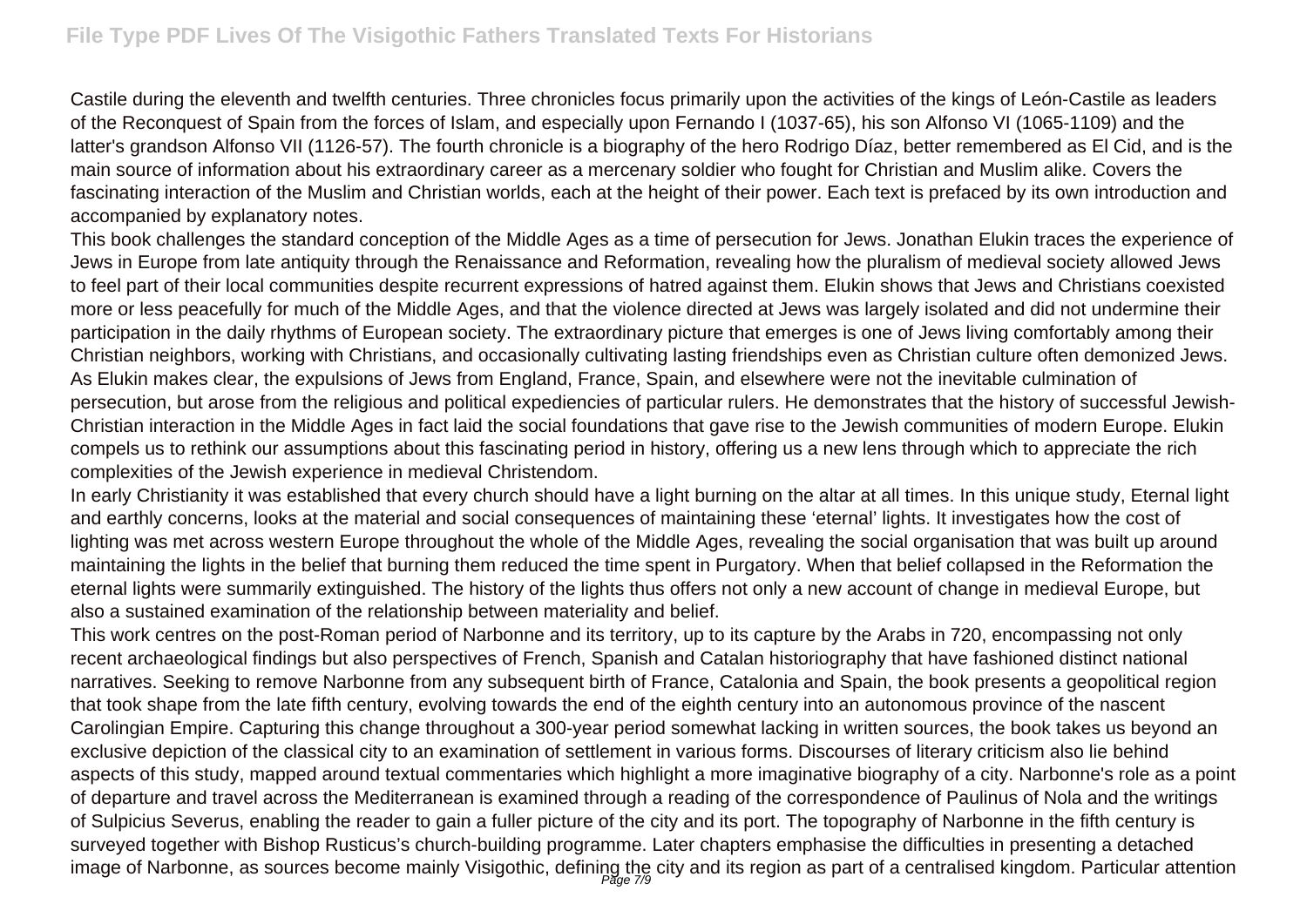is given to the election of Liuva I as king in Narbonne in 568, and to the later division into upper and lower sub-kingdoms shared by Liuva and his brother Leovigild, a duality that persisted throughout the sixth and seventh centuries. The study therefore casts new light on Narbonne and its place within the Visigothic Kingdom of Toledo, suggesting that it was the capital of a territory with roots in the post-Roman settlement of barbarian successor states.

This is the first single-author study in over fifty years to offer an integrated appraisal of the early Middle Ages as a dynamic and formative period in European history. Written in an attractive and accessible style, it makes extensive use of original sources to introduce early medieval men and women at all levels of society from slave to emperor, and allows them to speak to the reader in their own words. It overturns traditional narratives and instead offers an entirely fresh approach to the centuries from c.500 to c.1000. Rejecting any notion of a dominant, uniform early medieval culture, it argues that the fundamental characteristic of the early middle ages is diversity of experience. To explain how the men and women who lived in this period ordered their world in cultural, social, and political terms, it employs an innovative methodology combining cultural history, regional studies, and gender history. Ranging comparatively from Ireland to Hungary and from Scotland and Scandinavia to Spain and Italy, the analysis highlights three themes: regional variation, power, and the legacy of Rome. The book's eight chapters examine the following subjects: Speaking and Writing; Living and Dying; Friends and Relations; Men and Women; Labour and Lordship; Getting and Giving; Kingship and Christianity; Rome and the Peoples of Europe. Collectively, they establish the complex cultural realities which distinguished Europe in the period between the end of the central institutions of the western Roman empire in the fifth century and the emergence of a Rome-centred papal monarchy from the late eleventh century onwards. In the context of debates about the social, religious and cultural meaning of 'Europe' in the early twenty-first century, this books seeks the origins of European cultural pluralism and diversity in the early Middle Ages.

The End of Antiquity saw an increase in the divide between East and West. This crucial development in the history of the Late and Post-Roman World was addressed in a series of linked papers delivered at the first plenary conference of the European Science Foundation's scientific programme on the Transformation of the Roman World, held in 1995. A group of leading scholars addressed questions of social, cultural, artistic and linguistic change, concentrating largely on developments within the East, while changes in the West were explored in a series of responses.

These essays examine how various communities remembered and commemorated their shared past through the lens of utopia and its corollary, dystopia, providing a framework for the reinterpretation of rapidly changing religious, cultural, and political realities of the turbulent period from 300 to 750 CE. The common theme of the chapters is the utopian ideals of religious groups, whether these are inscribed on the body, on the landscape, in texts, or on other cultural objects. The volume is the first to apply this conceptual framework to Late Antiquity, when historically significant conflicts arose between the adherents of four major religious identities: Greaco-Roman 'pagans', newly dominant Christians; diaspora Jews, who were more or less persecuted, depending on the current regime; and the emerging religion and power of Islam. Late Antiquity was thus a period when dystopian realities competed with memories of a mythical Golden Age, variously conceived according to the religious identity of the group. The contributors come from a range of disciplines, including cultural studies, religious studies, ancient history, and art history, and employ both theoretical and empirical approaches. This volume is unique in the range of evidence it draws upon, both visual and textual, to support the basic argument that utopia in Late Antiquity, whether conceived spiritually, artistically, or politically, was a place of the past but also of the future, even of the afterlife. Memories of Utopia will be of interest to historians,